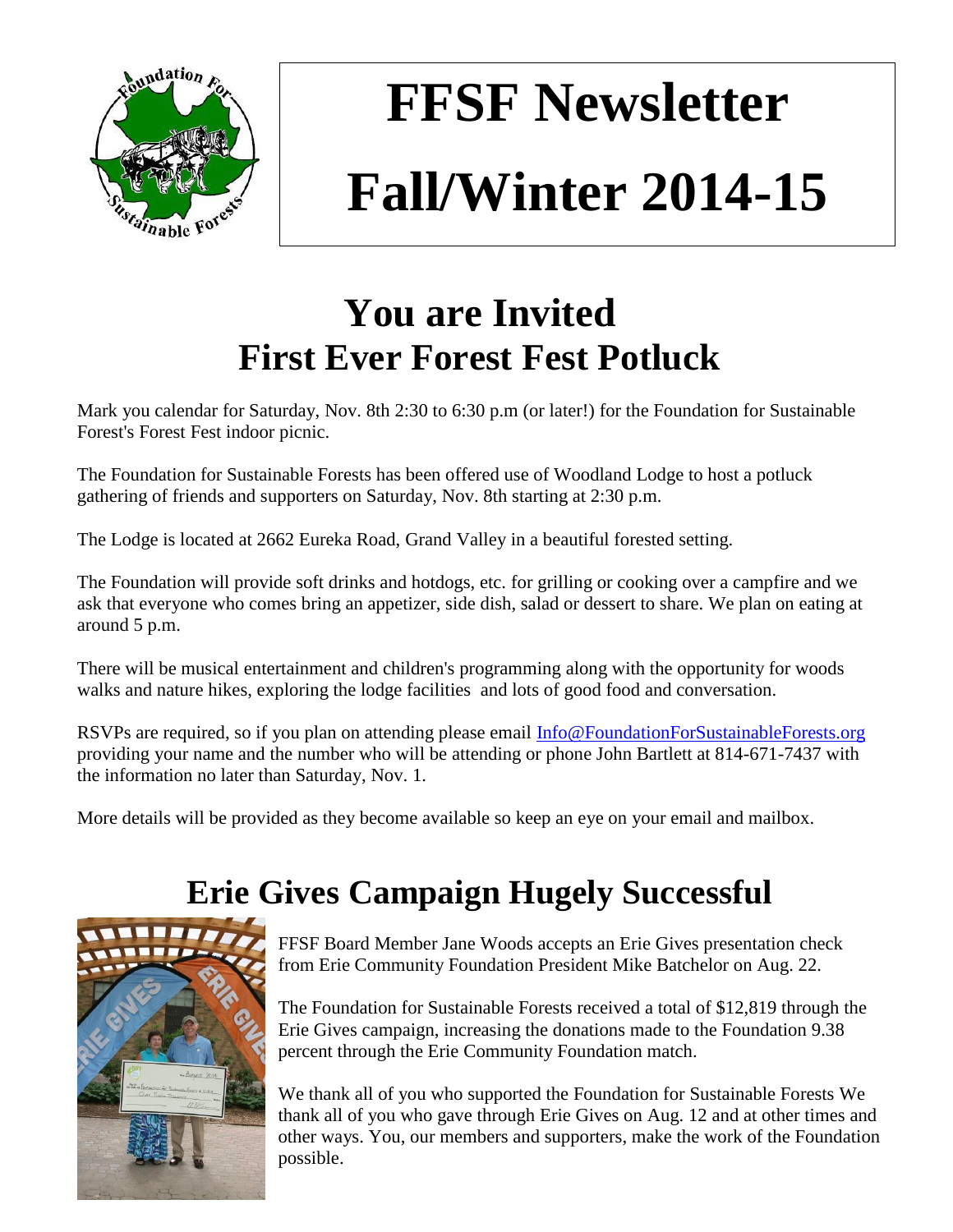# **Project Outreach Update**

The first phase of Project Outreach has been completed

Chris Shaffer, our contracted GIS/Computer guru, developed a GIS model and identified all the forested properties of more than 25 acres and their owners in Erie, Crawford, Warren and Venango counties. In addition, the parcels are prioritized and capable of being ranked in numerous ways, including size, known critical habitats, forest bird blocks, absentee owners, etc.

Chris provided his final report and the GIS data and files on Aug.  $21<sup>st</sup>$ , but stands ready to help with questions or other needs.

Chris' GIS model will enable similar projects in other counties to be more readily and cost-effectively under taken by the Foundation or partner conservation organizations elsewhere in Pennsylvania.

The second phase is the actual outreach. The Foundation intends through direct mail to contact the identified property owners. The direct mail piece will address the importance of legacy planning, land conservation and outline conservation options, as well as the importance of good land management. Of course the direct mail piece will also introduce them to the Foundation and let them know the Foundation stands ready to help landowners meet their goals and objectives.

On high priority properties, the Foundation intends to make personal contact as well.

The need for such an outreach effort is clear. Only a small percentage of Pennsylvania's private forested landowners are members or involved with organizations that would provide them with that information and assistance.

Due to the average age of owners of private wooded land in Pennsylvania, an unprecedented transfer of ownership is expected over the next decade (source: U.S. Forest Service and Penn State University). Forests are most at risk for conversion and loss when ownerships change. In addition, even in our rural counties forests are under tremendous development pressures and are threatened by poor forestry practices. If Pennsylvania is to remain Penn's Woods, steps must be taken now.

## **Your Newsletter Subscription**

You are receiving this newsletter as a member and supporter of the Foundation for Sustainable Forests or as a participant in one of our education and outreach programs, and we thank you. Your support makes the work of the Foundation possible and especially as a member makes our voice for sustainable forestry louder and stronger.

If you are receiving this newsletter via email and would prefer to receive a hard copy of the newsletter via post or conversely, you are receiving a hard copy and would prefer email, please send your request to [JNBartlett@FoundationForSustainableForests.org](mailto:JNBartlett@FoundationForSustainableForests.org)

## **Did You Know?**

- **Private Forest Landowners own 71 percent of the forested land in Pennsylvania. Nationally the figure is 56 percent.**
- One large tree can supply a day's supply of oxygen for four people.
- **A healthy tree can store 13 pounds of carbon a year helping offset the buildup of carbon dioxide in the air and reducing the "greenhouse effect."**